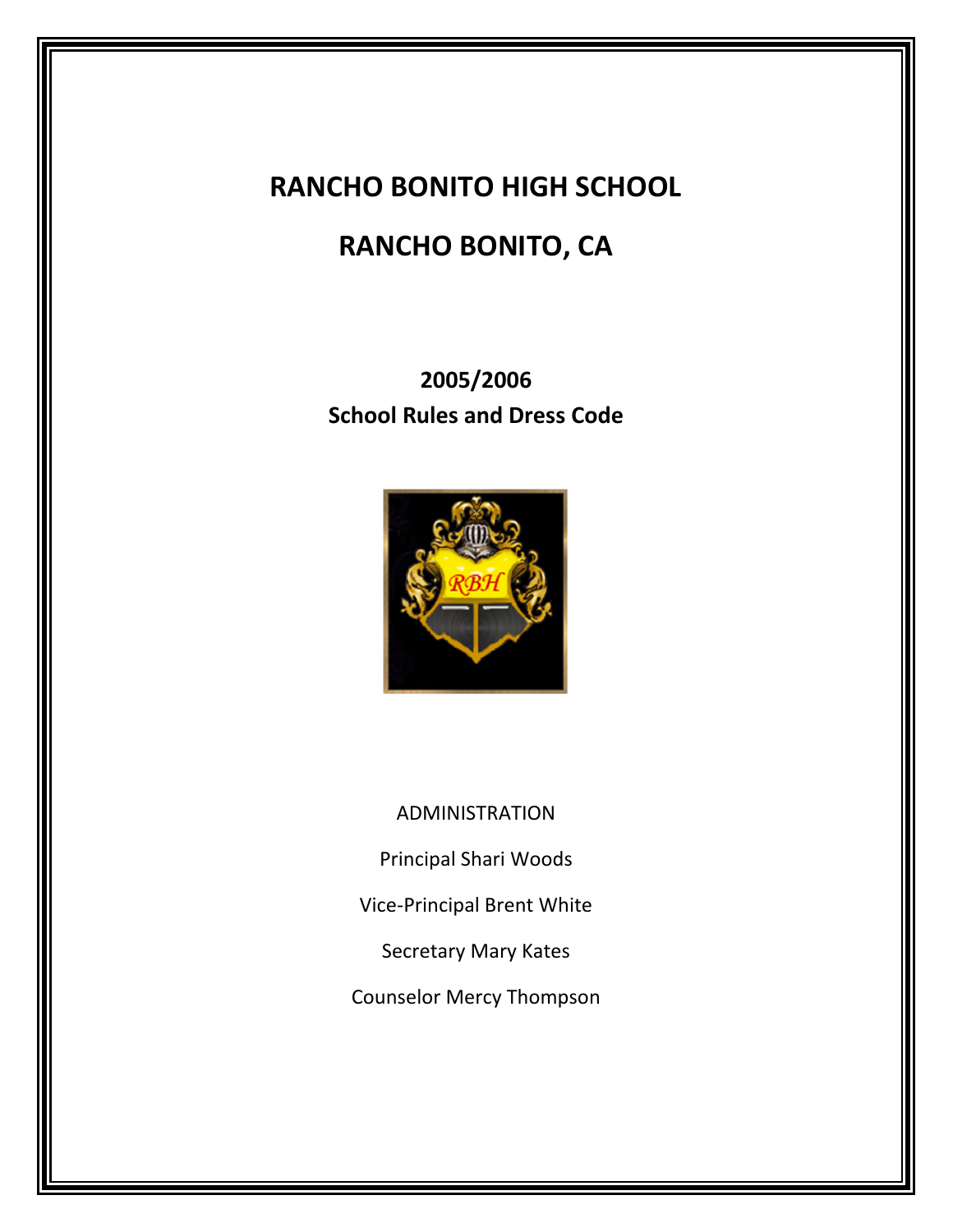### *Mission*

The mission of Rancho Bonito Schools, the Nation's premier educational system in one of the world's most technologically advanced communities, is to guarantee that every student will graduate with the capacity to compete successfully and contribute responsibly in a global technological society through an educational process characterized by

- effective instruction,
- individualized learning,
- superior academic and personal achievement, and
	- safe and orderly centers of excellence,
- in partnership with families and the community.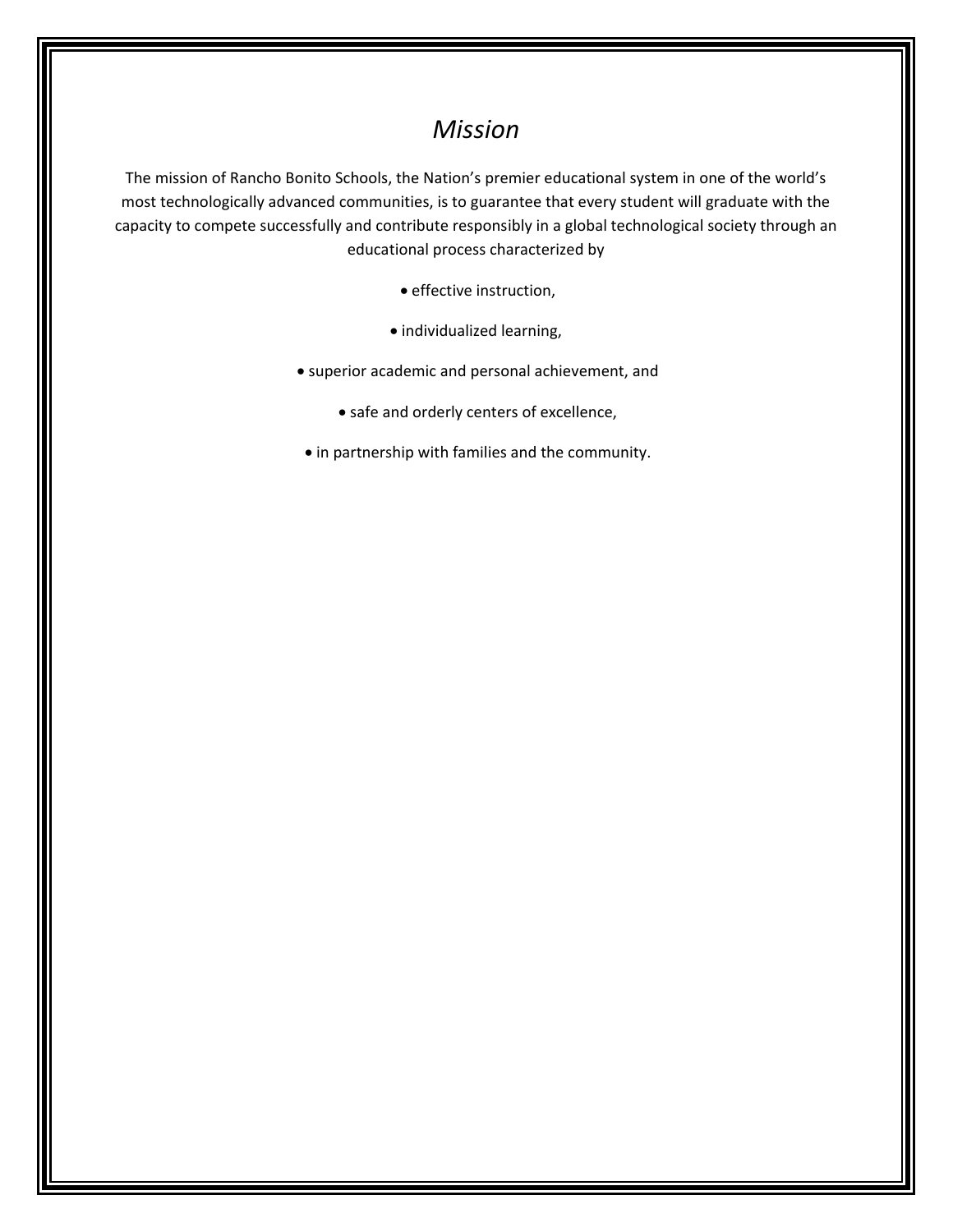### *SCHOOL RULES AND REGULATIONS*

#### *DRESS CODE*

*Any violations are grounds for detention, suspension, and expulsion depending on the circumstance.*

1. Students' dress, grooming and appearance, including hair style/color, jewelry, makeup and nails will be safe, appropriate and not disrupt or interfere with the educational process.

2. Students will not wear brief garments such as tube tops, net tops, halter tops, spaghetti straps, plunging necklines (front and/or back) and see-through garments.

3. Students will ensure that underwear is completely covered with outer clothing.

4. Student will wear appropriate footwear at all times. Footwear that is a safety hazard will not be allowed, which includes but is not limited to steel-tipped boots, slippers and heels of an unsafe height.

5. Students will not wear headwear in school except for a medical or religious purpose.

6. Students will not wear items that are vulgar, obscene and libelous or items that denigrate others on account of race, color, religion, creed, national origin, gender, sexual orientation or disability.

7. Students will not wear clothing that promotes and/or endorses the use of alcohol, tobacco or illegal drugs, and/or encourage other illegal or violent activities.

8. Students will not wear any clothing deemed to be gang-related, including, but not limited to, bandannas, colors or flags.

9. Students will not wear coats inside during the school day.

#### *RBH CLASS SCHEDULE*